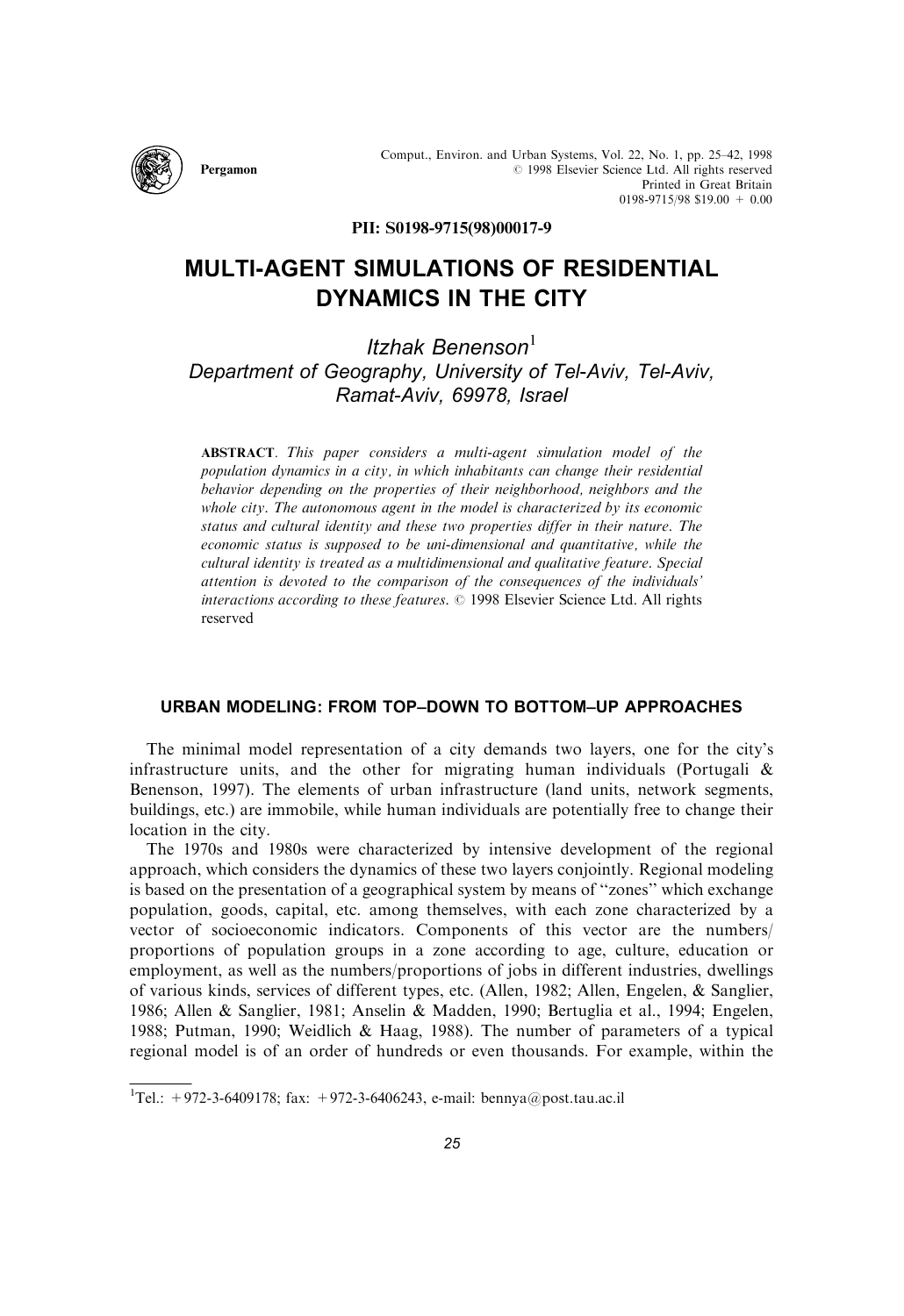framework of one of the most elaborate models of Amsterdam's residential dynamics, the city is divided into 20 zones, with each zone distinguished by 11 dwelling types and 24 household types of four different sizes. The intensity of migration and the residential choice of each family are dependent upon the age of the head of household (according to 5-year age categories) and on the number of family members (seven groups; Van Wissen  $\&$ Rima, 1988). As a result, the model includes about 1,500 variables representing demographic, residential and employment processes with all the problems induced by the lack of the experimental data, inability to study the structural stability of the model, etc.

The regional models utilize a  $top-down$  approach to complex system studies. Within their frameworks, an urban system is expanded into a predetermined (and very high) number of components. This inherent expansion is maintained throughout and, thus, does not allow characterizing spatial phenomena that are accompanied by changes in the regions' boundaries or emergence of new regions having different properties from those of the existing regions.

The *bottom-up* approach represents the city as a potentially infinite collective of simple elementary units whose interactions define the dynamics of the urban system at large. Applications of ecological models to urban systems (Day, 1981; Dendrinos & Mullally, 1982, 1985; Dendrinos  $&$  Sonis, 1990; Zhang, 1989) lie halfway between the top-down and bottom-up approaches. Ecological models continue to work with a few predetermined city components but describe their dynamics according to rules that can be considered as the global consequences of the elementary units' interactions. The most obvious examples of such rules are those describing diffusion, such as the applied study of diffusion in the Chicago black ghetto during  $1968-72$ , in which the population is shown to be growing according to the logistic law (O'Neil, 1981). The model of "predator-prey" relationships between density and the economic status of the population of American cities (Dendrinos & Mullally, 1982, 1985) is another example of such an approach.

The bottom-up approach in its pure form is realized in the framework of cellular automata (CA) theory. In urban applications of CA, the city is represented by a twodimensional lattice of cells (Couclelis, 1985; Phipps, 1989, 1992). Each cell is found in one of a finite set of states, usually representing land uses — dwellings, commercial, industrial, etc. The cells change their states according to local transition rules, that is, the state of the individual cell and the states of the cell's neighbors at the current time step define the state of the cell at the next time step. In comparison to the diffusion models, the global state of CA is determined by the neighboring cells per se, and not by the global consequences of cells' interactions. ``Fractal'' models (Batty & Longley, 1994; Frankhauser, 1994; Schweitzer & Steinbrink, 1997) also utilize a bottom-up approach to modeling city infrastructure dynamics on a lattice of interacting cells, but limit themselves to transition rules that generate self-similar urban patterns (Batty & Longley, 1994). It is worth noting that the thermodynamic approach to urban modeling, developed by Haag and Weidlich during the 1980s (Haag & Weidlich, 1982, 1983; Weidlich, 1997), can be considered as the general theoretical foundation for CA modeling.

The available versions of CA models account for neighborhood size and form varying in space and time. The associated transition rules are either deterministic or stochastic and depend on the current state of the cell and its location within the lattice. Recently it was demonstrated that few predetermined states of land parcels are sufficient to obtain likelihood simulation of city growth by means of CA models (Batty & Xie, 1994; Benati, 1997; Itami, 1994; White, Engelen, & Uljee, 1997; Wu, 1996).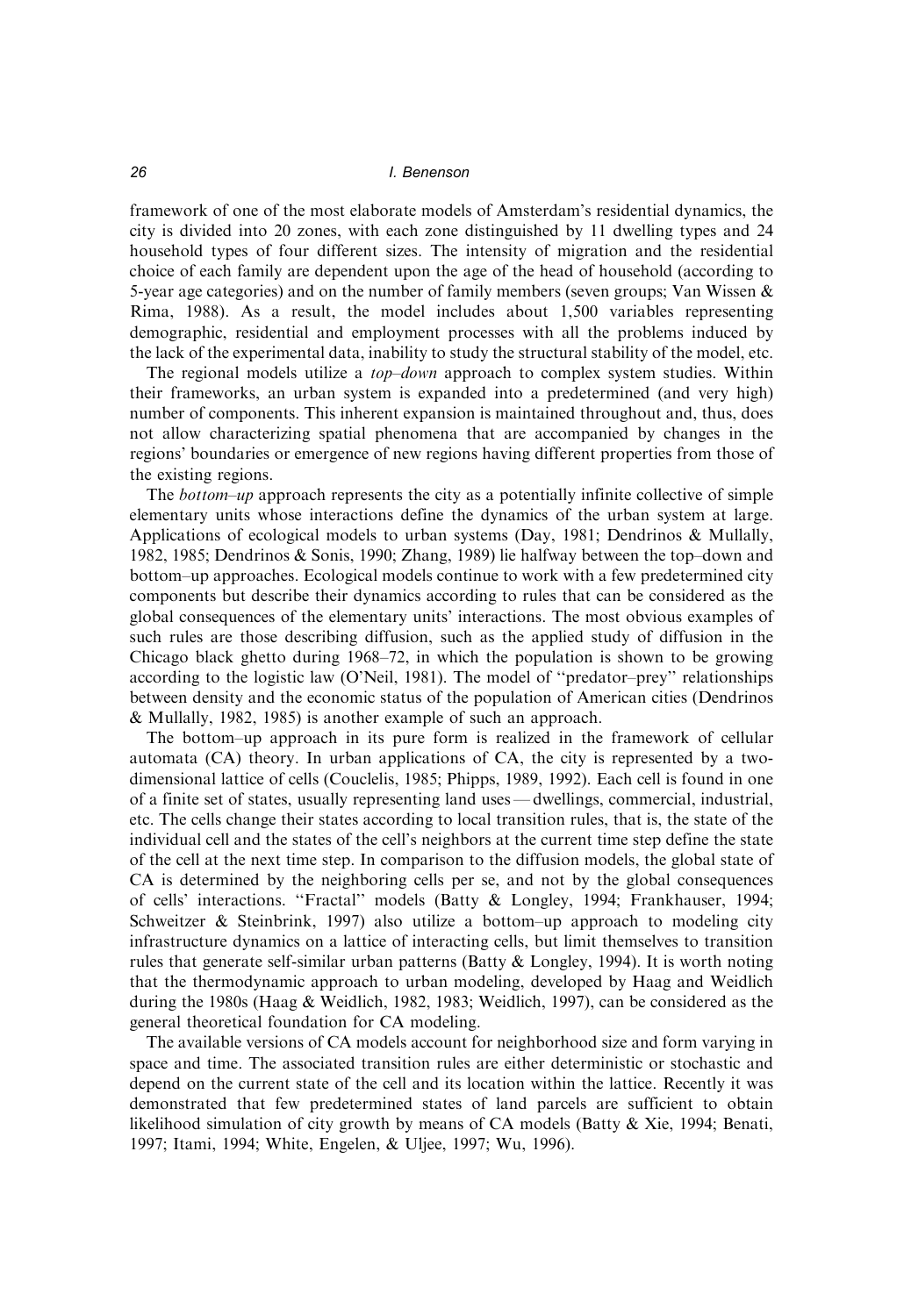In spite of the bottom-up nature of CA and similar models, they still display the inherent restriction of the top-down approach by using a predetermined set of cell states. Human individuals, unlike elementary units of nonliving systems, are themselves open, self-organizing complex systems (Maes, 1995; Portugali, Benenson, & Omer, 1997), and we cannot delimit them by a predetermined classification of their characteristics. The studies of sociocultural segregation in the city has demonstrated, both empirically and theoretically, that new sociocultural groups, whose members have properties absent from the city previously, can emerge in the urban space (Cater, 1989; Grimes, 1992; Omer, 1996; Portugali et al., 1997). Portugali et al. (1997), who have intensively studied the theoretical aspects of the process of sociocultural emergence during recent years, show the emergence of different forms of cultural and economic segregation as a consequence of the interactions between individuals and the city environment at the local and global level.

Their studies are based on the multi-agent (MA) simulation models of urban residential dynamics. In the MA framework, the model city is "populated" by active autonomous agents who interact, change their locations as well as their own properties and imitate accordingly the residential behavior and development of human beings.

The studies of Portugali et al. (1997), are based on the representation of both the economic status and cultural identity of an individual agent by uni-dimensional quantitative variables. In this paper I reject this oversimplification regarding the cultural identity and consider the latter as a multidimensional and qualitative variable.

Two versions of the MA model of spatial residential dynamics in the city are considered. The first, *economic* one is rather simple while the second, *cultural* one is more complicated and implies the crucial process of recurrent sociocultural emergence and extinction in the city. A comparison between the models clarifies the differences between discrete and qualitative versus continuous and quantitative features. The possible application of agentbased models for investigating real-world situations are discussed in brief as well.

# THE MODEL

The MA model used here operates with a two-layer structure. The first layer — the city's housing infrastructure—represents the properties of urban housing; the second layer free agents — represents individual citizens and reflects their migratory movements (Portugali & Benenson, 1995). Individual free agents in the MA model have the ability to estimate the state of the city on its two layers and behave in accordance with information regarding three levels of urban organization (Portugali et al., 1997):

- (1) the individual;
- (2) the local referring to the characteristics of the neighborhood and the states of the neighbors;
- (3) the global  $-$  referring to the state of the whole city.

Individual free agents are characterized in the model by their economic status and cultural identity. They migrate into the city, occupy and change residential locations there, and either change themselves or leave the city when conditions are unsatisfactory (Figure 1).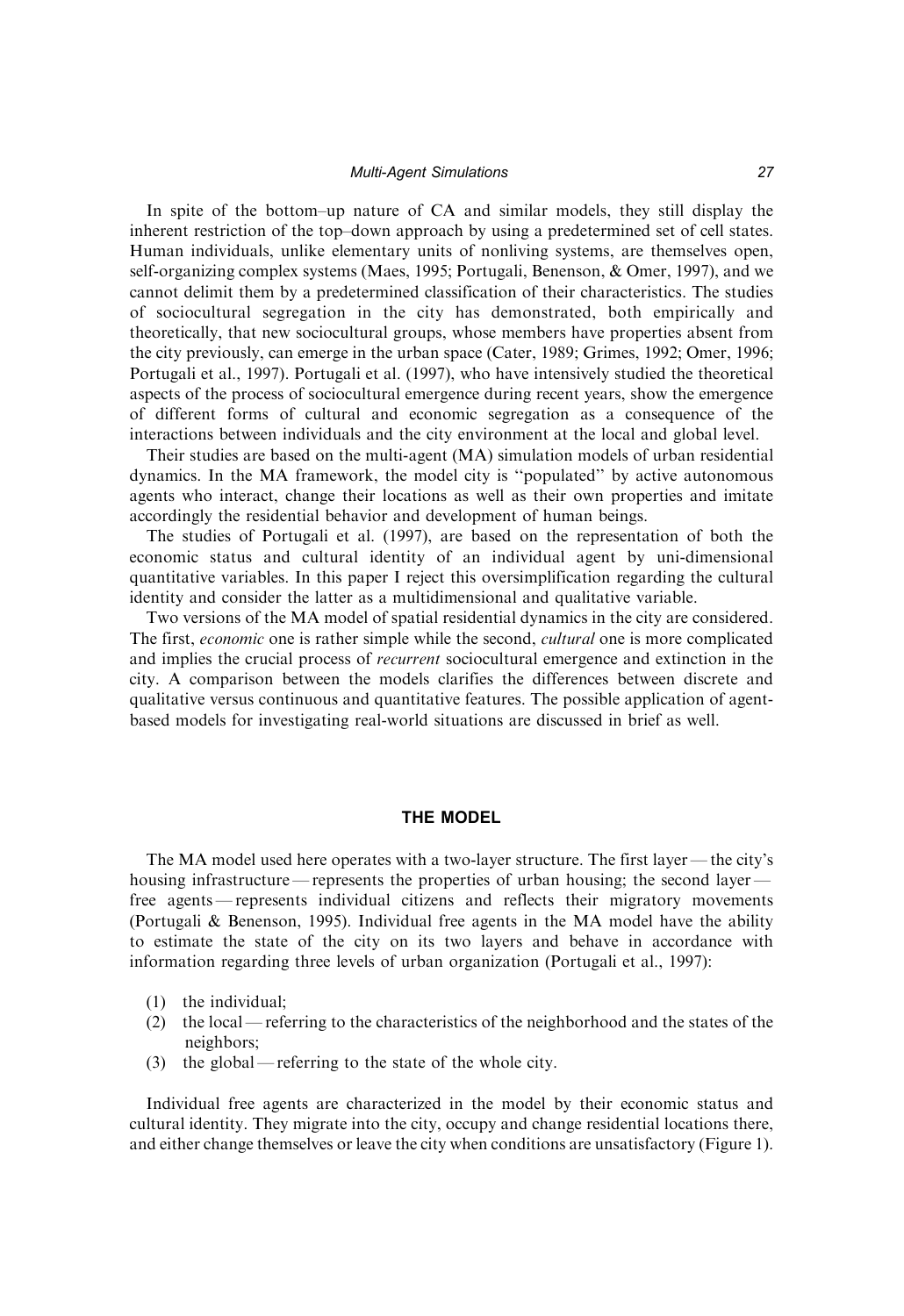

& - Relevant to residents and immigrants  $#$  - Relevant to the cultural model only % - Relevant to residents only \$ - Relevant to the economic model only

FIGURE 1. Consequence of a model agent's decisions.

#### The Housing Infrastructure Sub-Model

The infrastructure of the MA model is an  $M \times M$  square lattice of cells, which symbolize houses. Each house  $H_{ij}$ ,  $i, j \in [1, M]$ , can be either occupied by one individual agent or remain empty. A 5  $\times$  5 square with  $H_{ij}$  in the center is considered as the neighborhood  $U(H_{ij})$  of house  $H_{ij}$ . Houses differ in their value  $V_{ij}$ . For each time step, the value of the house is determined anew. When an agent A occupies house  $H_{ij}$ , its value  $V_{ij}$  is updated in accordance with  $A$ 's economic status  $S_A$ , (see below) and the average value of the neighboring houses:

$$
V_{ij}^{t+1} = S_A^t + (N(U(H_{ij})) - 1) \cdot \langle V_{ij}^t \rangle_U)/N(U(H_{ij})),
$$
\n(1)

where  $\langle V_{ij}^{\dagger} \rangle$  is an average of house values in  $U(H_{ij})$  excluding  $H_{ij}$ , and  $N(U(H_{ij}))$  is the number of houses in  $U(H_{ii})$ . That is,

$$
_U \equiv \sum_{(i'j')\in \bar{U}_{ij}} V'_{i'j'}/(N(U(H_{ij})-1))
$$
 where  $\bar{U}_{ij}=U(H_{ij})-\{H_{ij}\}$ 

When an agent leaves house  $H_{ij}$  and the latter remains unoccupied, its value  $V_{ij}$  decreases at a constant rate, d: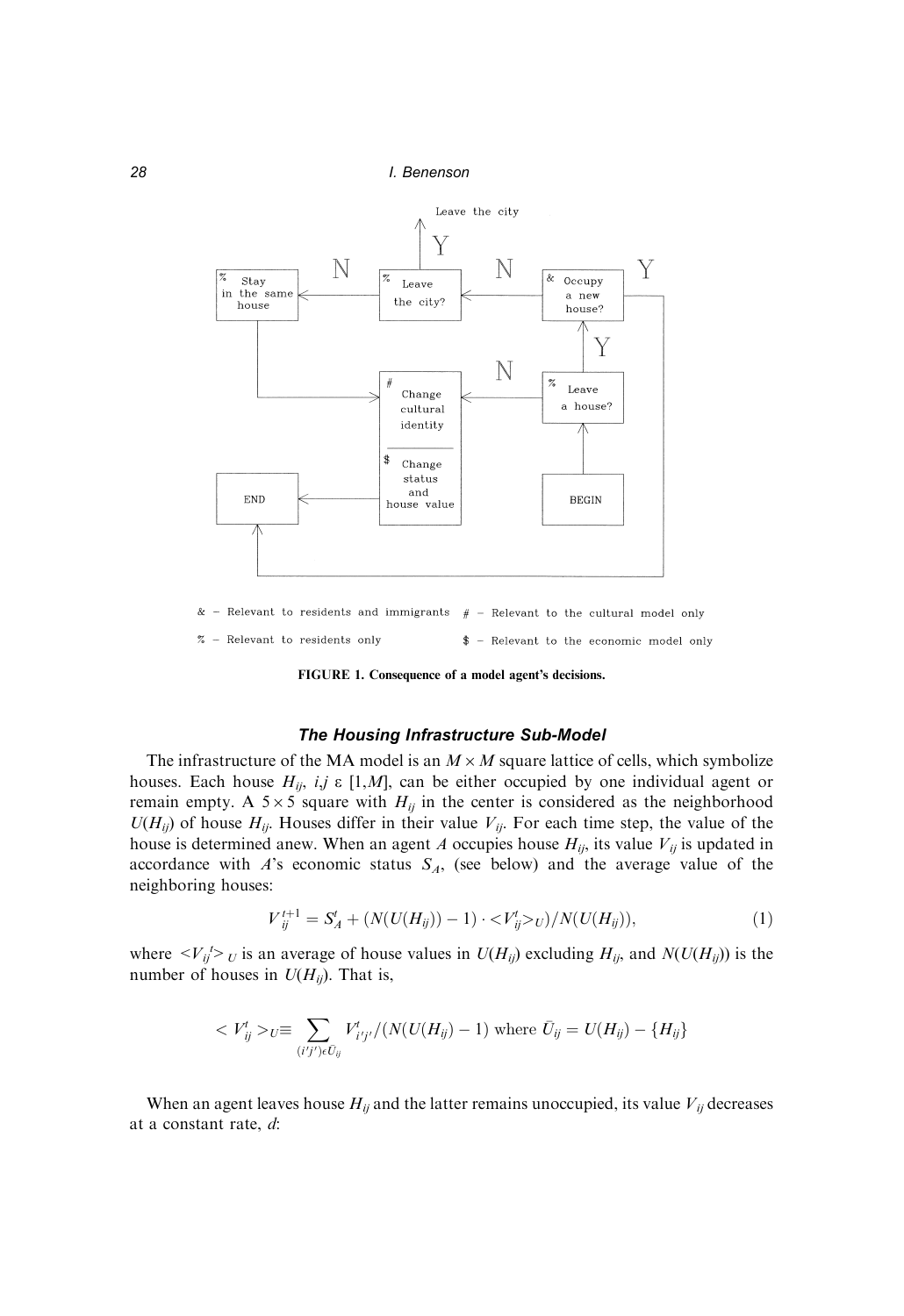$$
V_{ij}^{t+1} = d \cdot V_{ij}^t \tag{2}
$$

### Dynamics of the Agents' Economic Properties

The economic characteristics of an agent A are it's economic status  $S_A^t$  and the status growth rate  $R_A$ . The dynamics of the economic status of agent A occupying house H are described in a simple logistic way:

$$
S_A^{t+1} = (R_A \cdot S_A^t \cdot (1 - S_A^t) - m \cdot V_H^t) / \langle V^t \rangle_{\text{city}}
$$
 (3)

where  $R_A$  does not depend on t,  $mV_H^t$  is a "mortgage payment" for occupying house H, and

$$
\langle V' \rangle_{\text{city}} \equiv \frac{1}{M^2} \sum_{ij=1}^{m} V_{ij}^t
$$

is the mean value of houses over the city.

The local economic information  $P_{ij}^t$  available to agent A, occupying a house  $H_{ij}$ , is given by the economic status of A's neighbors and their house values in  $U(H_{ii})$ . In what follows,  $P_{ij}^t$  is a mean of the status of the neighbors occupying the houses within  $U(H_{ij})$  and the values of the unoccupied neighboring houses:

$$
P'_{ij} = \Big(\sum_{B_E \bar{U}_{ij}^o} S'_b + \sum_{(i'j') \in \bar{U}_{ij} - \bar{U}_{ij}^o} V'_{i'j'}\Big) / \big(N(U(H_{ij}) - 1)\big)
$$

where *B* is a neighbor of *A* and  $\bar{U}_{ij}^o$  is the set of houses in the neighborhood of  $H_{ij}$  that are occupied.

The migration decision of agent A depends on the absolute value of the difference  $SD<sub>A</sub>$ between A's status  $S_A^t$  and local economic information  $P^t$  available to A, namely, on

$$
SD_A^t = |S_A^t - P^t| \tag{5}
$$

Below,  $SD_A^t$  is called a local economic tension of an agent A at location H at time step t.

The average  $\langle V^{\prime} \rangle$  city of housing values over the city gives the global economic information available to each individual agent at time step  $t$ . According to Equation 3, this value provides the influence of the global state of the city on the agent's status dynamics.

# Dynamics of the Agents' Cultural Properties

Similar to an inherited genetic code, a "cultural code" of the model individual defines its possibilities for residential behavior and interactions with other agents. In the genetics of qualitative features as well as in studies of artificial life, it is common to represent the individual's genotype by means of a high-dimensional binary vector (Banzhaf, 1994; Kanenko, 1995; Maes, 1995). In this paper, I introduce the cultural code of an individual agent in the same manner. In addition, following Portugali & Benenson (1997), I suggest that the cultural code of an agent and, consequently, its residential behavior can change through its interaction with its neighbors, neighborhood, and the city as a whole.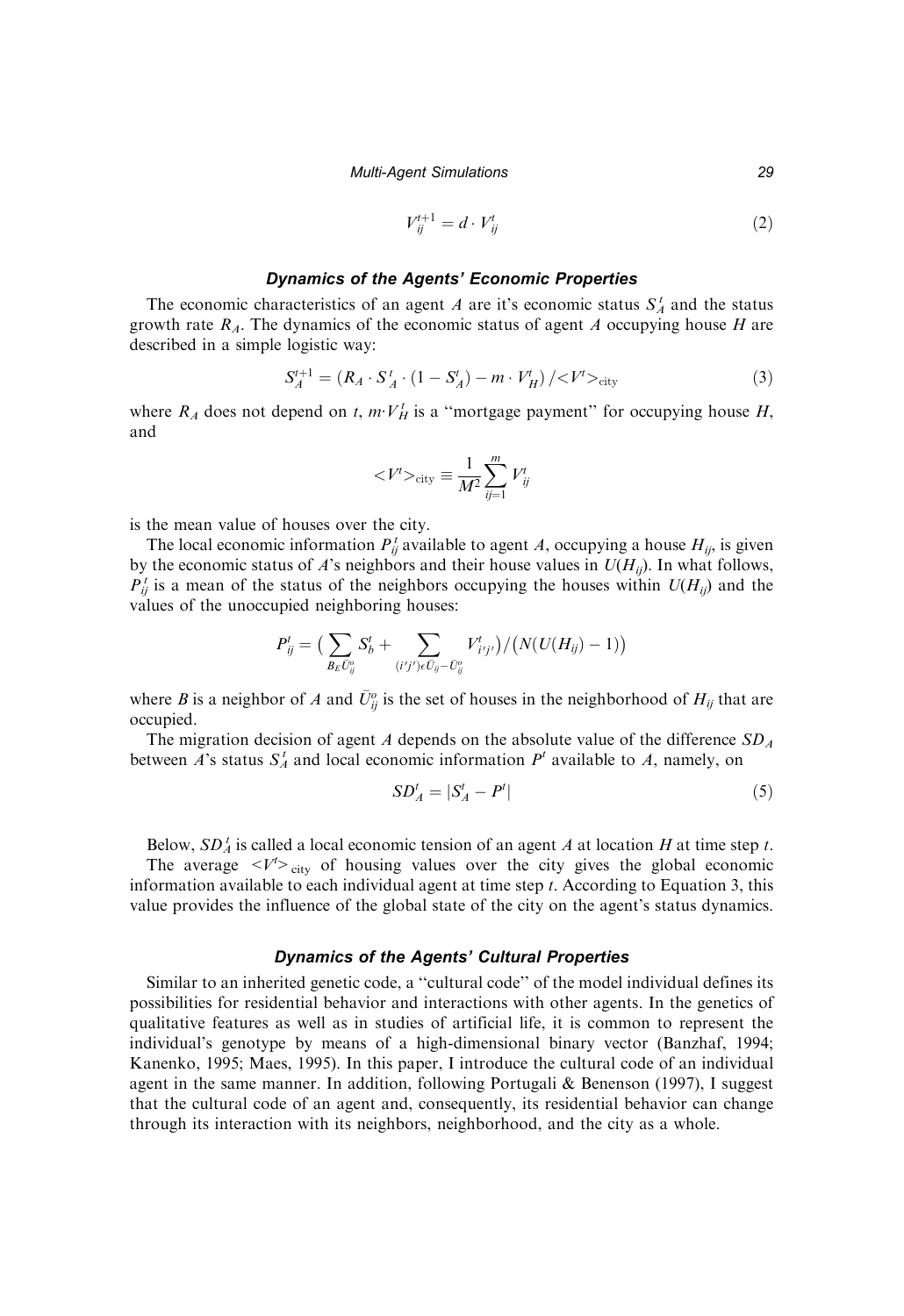Formally, the cultural identity of individual  $A$  is described by the K-dimensional Boolean cultural code  $C_A = (c_{A,1}, ..., c_{A,K})$ , where  $c_{A,k} \in \{0, 1\}$  and  $k = 1, ..., K$ . As a result, individuals of  $2<sup>K</sup>$  different cultural identities might exist in the city. Individuals A and B have different identities when vectors  $C_A$  and  $C_B$  differ in at least one component. Quantitatively, the difference between  $A$ 's and  $B$ 's identities is measured by the fraction of different components among  $K$  components of the cultural code:

$$
\rho(C_A, C_B) = \sum_k |c_{Ak} - c_{Bk}| / K \tag{6}
$$

The representation of local cultural information is related to the notion of local spatial cognitive dissonance of free agent A. Applying the general definition (Haken & Portugali, 1995; Portugali & Benenson, 1995) to the multidimensional presentation of cultural identity, the local spatial cognitive dissonance  $CD_A$  of agent A, occupying house  $H_{ii}$ , can be defined as an average of the differences between  $A$ 's identity and the identities of its neighbors:

$$
CD_A^t = \sum_{B \in \bar{U}_{ij}^o} \rho(C_A^t, C_B^t) / (N^{ot}(U(H_{ij})) - 1)
$$
\n(7)

where  $N^{ot}(U(H_{ii}))$  is the number of occupied houses in  $U(H_{ii})$ at time t.

If individuals similar in their cultural codes to  $A$  are segregated in the city, then their spatial distribution might affect the behavior of  $A$ . The influence of the global structure of the city on an individual's residential behavior increases in the model with a rise in the level of residential segregation. The global cultural information  $GD_A$  available to a free agent A is determined in the model by the value of Lieberson's segregation index  $LS_x$ , (Lieberson, 1981) expressed as a probability of a member of culturally homogeneous group X located at house  $H_{ij}$  meeting a member of its own group within  $U(H_{ij})$ . Visually, values of  $LS_x$ below  $0.3 - 0.4$  correspond to a random distribution of the agents belonging to group X, while values above  $0.7 - 0.8$  correspond to one or several domains occupied almost exclusively by these individuals. Formally, for agents of identity  $C<sub>A</sub>$ ,

$$
GD_A^t = \max\{0, (LS_A^t - LS^*)\}/(1 - LS^*),\tag{8}
$$

Here,  $LS^*$  is the value of the Lieberson index that corresponds to the visually segregated pattern (below  $LS^*$  is set equal to 0.4).

Local and global information influence an agent's cultural identity in alternative ways. High local cognitive dissonance  $CD<sup>t</sup><sub>A</sub>$  forces agent A to change its cultural identity. In contrast, a high level of segregation  $GD<sup>t</sup><sub>A</sub>$  of agents having an identity  $C_A$  (not necessarily close to  $A$ 's location) forces  $A$  to preserve its current identity. Agent  $A$ 's sensitivity to local cognitive dissonance  $L_A$  and to global segregation  $G_A$ , where  $L_A G_A \epsilon [0, 1]$  are properties inherent to  $A$  and independent of  $t$ .

# Model Dynamics: Trade-Off Between Migration and Change in Agent Properties

The conjunction between individual, local, and global factors can lead individual agent A to decide to continue to occupy house  $H$  in spite of high economic tension or cultural dissonance. The reason for this behavior might be, for example, a lack of attractive vacant houses in the city. The basic suggestion of the model is that in such a situation, the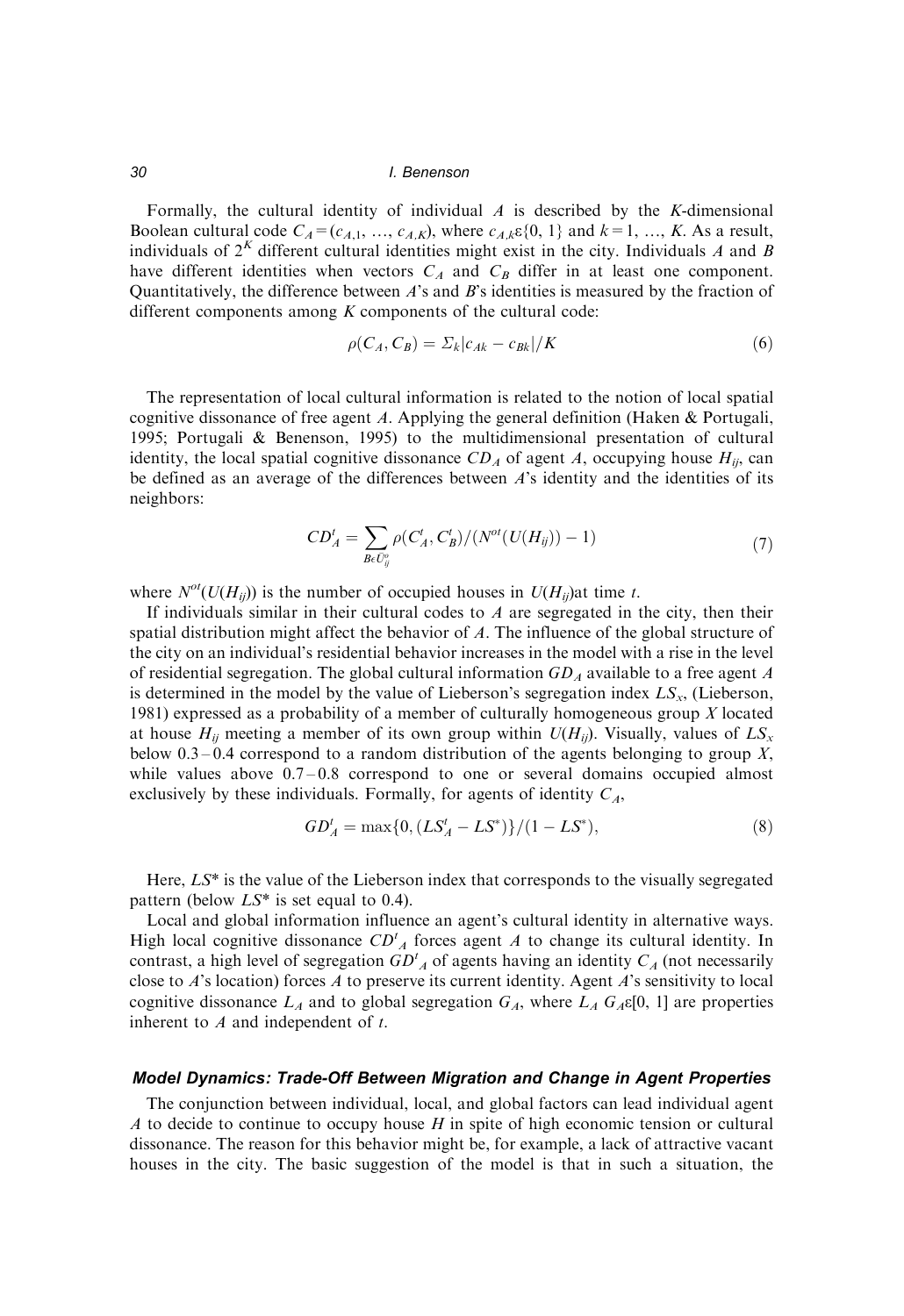dissonance is resolved either by leaving the city, or by a change in the properties of the free agent itself.

According to the model's flow chart (Figure 1), at every time step, each free agent  $A$  in the city decides whether to move from or to stay at its present location. It is suggested that for agent A located currently at  $H_{ii}$ , the probability of leaving its current location increases monotonically with an increase either in an individual's economic tension  $P_{ij}^t$  or in that individual's local cognitive dissonance  $CD<sup>t</sup><sub>A</sub>$ . The probability of occupying an empty house G when it is the only possible choice decreases monotonically with an increase in an individual's estimation of the economic tension or local cognitive dissonance at G and does not depend on the previous location of that individual (Figure 2; Portugali & Benenson, 1997). A vacant house  $H_{ij}$  is attractive for agent A, when at least four houses in  $U(H_{ij})$  are occupied. For details of the choice between several vacant houses see Portugali et al. (1997).

Trade-off between migration and changes in an individual's economic status. If, in spite of high economic tension, an agent remains at its current location, the tension continues to increase. However, this tension can be occasionally resolved by the agent leaving the city with probability  $p_U$  (see Emigration section). An insolvent agent, that is, one whose economic status has dropped below zero, leaves the city eventually.

Trade-off between migration and changes in an individual's cultural identity. If agent A is forced to occupy its current location in spite of high cognitive dissonance, then its cultural identity can be changed. This occurs in the model when the local tendency of an agent to vary exceeds the global tendency to preserve its current identity, that is when  $L_A \cdot CD_A^t > G_A \cdot GD_A^t$ . When this condition holds, the probability that the *i*-th component of A's cultural identity will be changed is proportional to the module of the difference between the fraction of  $\vec{A}$ 's neighbors having the *i*-th component valued one and the value (zero or one) of the *i*-th component of  $C_A^t$ . Additionally, "mutation" of the cultural code is possible, with probability  $r_m$  per component.

As a result, for an agent A having identity  $C_A=(C_{A,1}, ..., C_{A,i}, ..., C_{A,K})$ , occupying house  $H_{ij}$ , the probability of change in the *I*-th component  $C_{A,i}$  of  $C_A$  to its negation, i.e., from unity to zero or vice versa, equals:



Local economic tension (SD) / Local cognitive dissonance (CD)

FIGURE 2. Dependence of the probabilities of leaving/occupying a house on level of the local economic tension/local cognitive dissonance.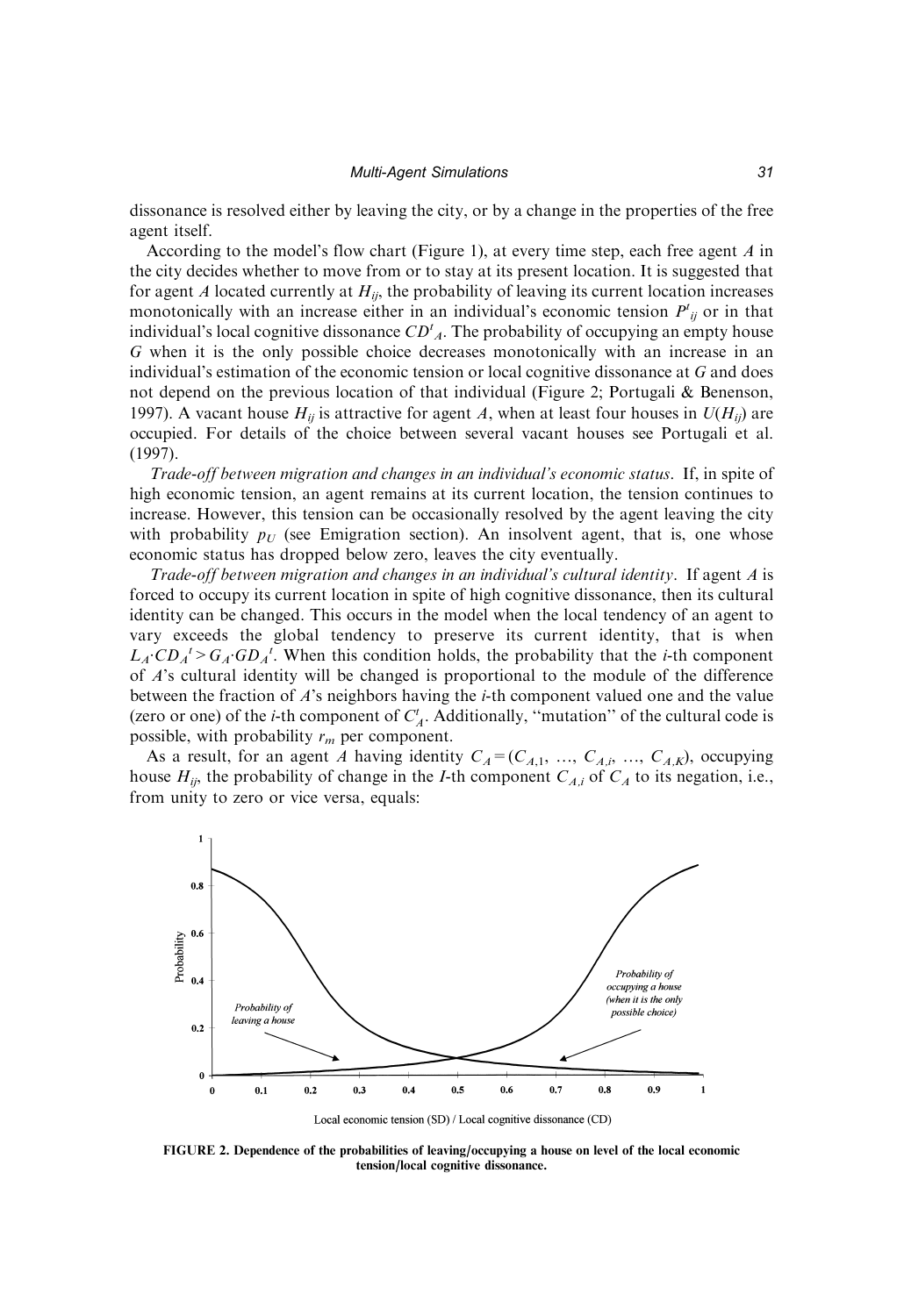$$
p_{A,i} = \max\{0, (L_A \cdot CD_A^t - G_A \cdot GD_A^t).(|f_i^t - c_{A,i}^t| + r_m)/(\Sigma_k|f_k^t - c_{A,k}^t| + r_m.K)\},\tag{9}
$$

where  $f_k^{\ t}$  is the frequency of  $NOT(c_{A,k}^{\ t})$  in the cultural identities of A's neighbors at time step t:

$$
f'_{k} = \sum_{B \in U_{ij}^{o}} \mu(c'_{Bk}, c'_{Ak}) / (N^{ot}(U(H_{ij})) - 1) \text{ where } \mu(C'_{Bk}, c'_{Ak}) = \begin{cases} 1 & \text{if } c'_{Bk} = 1 - c'_{Ak} \\ 0 & \text{if } c'_{Bk} = c'_{Ak} \end{cases}
$$
 (10)

It is assumed that only one component of cultural identity can be changed at a time step.

Emigration. A free agent that fails to reside might either leave the city (with probability  $p_U$ ) or remain at its current location. In the latter case, an economic agent changes its status according to Equation 3 and a cultural agent changes its identity according to Equation 9.

Immigration. At every time step, a constant number of individuals tries to enter the city from without and to occupy a house. In the economic version of the model, the economic status  $S_I$  and growth rate  $R_I$  of each immigrant I are assigned randomly and independently. The distribution of the immigrants' status is normal, with mean equal to  $\langle V^{i-1} \rangle$ <sub>city</sub> and constant CV. The distribution of  $R_I$  is also normal and independent of t. In the cultural version of the model, the identity of the immigrants is assigned at random, in proportion to the current fractions of agents having each of the  $2<sup>K</sup>$  possible identities.

## RESULTS

The aim of the model is to examine and compare the processes of economic and cultural self-organization in the city, the inhabitants of which can vary in their economic status according to one continuous trait or in their cultural identity according to potentially infinite number of discrete traits. More particularly, the questions are: "What are the number and the level of segregation of the emerging groups—if any?" "Are they fixed or do they vanish with time?" "What is their 'life-history'?"

To qualify as a new entity, a group of individuals sharing close economic status or the same cultural identity must fulfill simultaneously these two conditions (Portugali et al., 1997):

- (1) At the local level, most of the group members should be located within economic/ culturally uniform neighborhoods.
- (2) At the global level, the number of group members and their spatial segregation have to be sufficiently high.

# The Evolution of a City Populated by the Economic Agents

Regarding economic status, the residential dynamics in the city are relatively simple (Benenson & Portugali, 1995; Portugali & Benenson, 1995). Qualitative suggestions regarding monotonous dependencies of probabilities to leave/occupy a house on economic difference SD imply rapid self-organization of the gradient of all three characteristics of the city's economic state (Figure 3). Irrespective of their initial state, the distribution of housing values, of the agent's status and of the status growth rate all converge to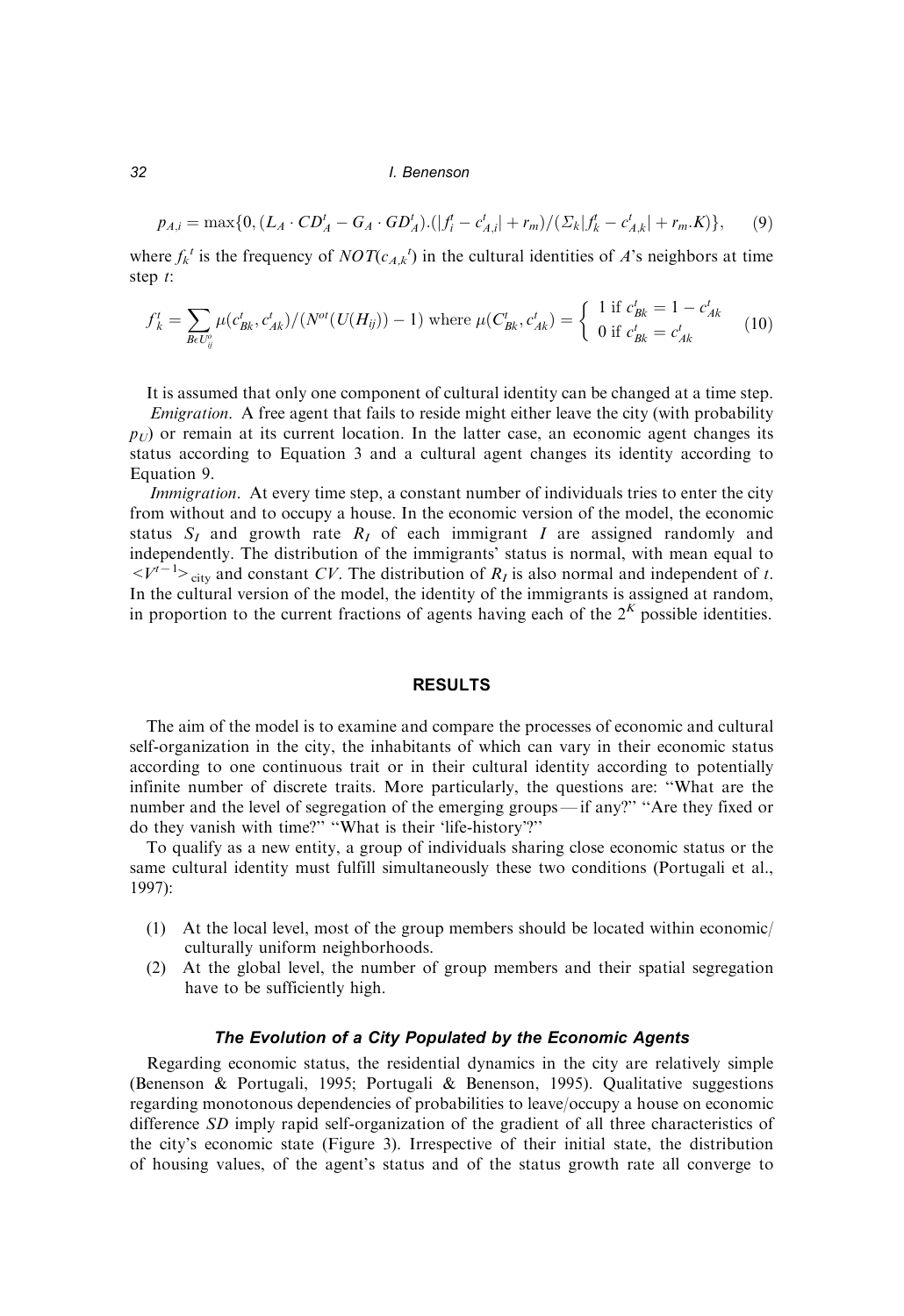

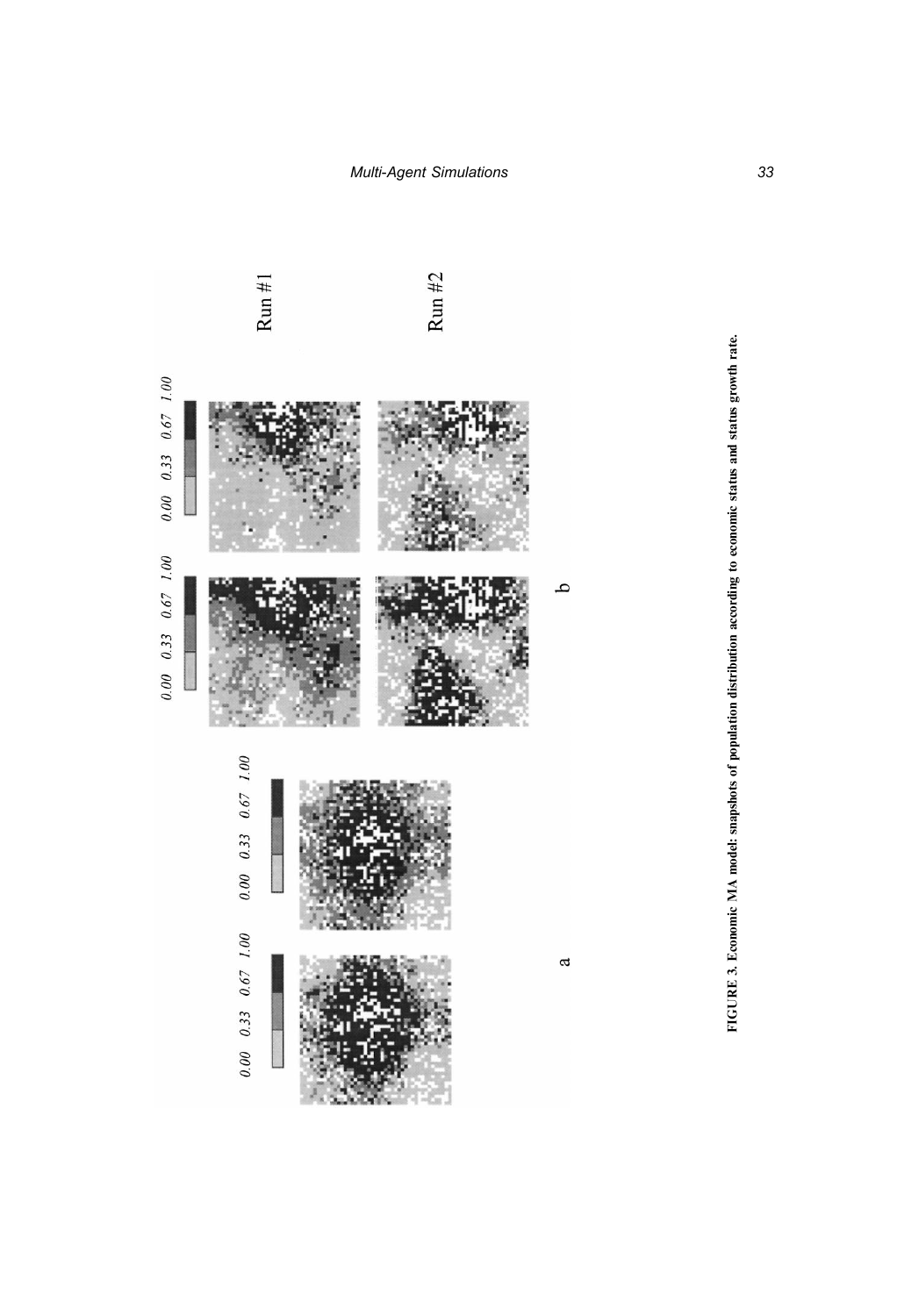smooth and correlating patterns during several hundred time steps (Figure 3a). After an initial period of rapid change, these distributions evolve very slowly, with persisting "rich" and "poor" domains that move slowly and stochastically throughout the urban area (Figure 3b). Accordingly, we can argue that from the economic point of view, the city evolves toward the distribution, which is characterized by the segregated location of individuals of different economic capabilities. At one pole is a group of agents who are characterized by low economic status, a low rate of status growth, and occupying houses of low value. At the other pole is a group of agents having high status values and status growth rates and occupying the domain of high-value houses. The distance between the domains, occupied by agents from different economic groups, is proportional to the differences between these groups (Figure 3). Referring to the above question regarding emerging populations, we can say that the only possible outcome of interactions based on economic status is the persistent segregation of low- and high-status groups.

The consequences of cultural interactions of the agents are more complex. Let us consider them in detail.

# The Evolution of a City Populated by the Cultural Agents

Our previous studies demonstrate three types of persistent residential dynamics in a city populated by agents, who differ according to an uni-dimensional quantitative cultural identity that varies between zero and one (Benenson & Portugali, 1995). One type can be termed a random city, where individuals of all possible cultural identities exist and no segregation occur. Another is a homogeneous city, in which almost all of the agents belong to the "zero" or "unity" cultural group. Three coexisting, segregated cultural groups characterize the third type. Two of these groups are the polar "zero" and "unity" entities, while the third is newly emerging, its members having cultural identity close to mid value of 0.5 (Benenson & Portugali, 1995; Portugali & Benenson, 1997). With a multidimensional cultural code the random, homogeneous and segregated residential dynamics are observed as well. The set of parameters entailing the most interesting "structured" type of residential dynamics is used here to investigate the model in depth. The system behavior is analyzed for the case of up to a five-dimensional cultural code.

#### Parameters' Value and Initial Conditions

The model runs were executed on a  $40 \times 40$  lattice, all beginning with a small patch of all-zero agents in the center of a lattice and sharing the following conditions:

- (1) Immigration rate of 4 individuals, or 0.0025 of the maximum number of city residents.
- (2) Probability  $p_U$  of leaving the city, when failing to occupy a new house, equals 0.075.
- (3) Distributions of sensitivities  $L$  and  $G$  are uniform on [0, 1]. They are assigned to the agents independently of each other.
- (4) Mutation rate  $r_m$  equals 0.02.
- (5) Threshold group size sufficient to recognize a group as an ``entity'' is set to 40 individuals (enabling up to 40 different cultural groups to exist simultaneously in the city). The threshold level of segregation sufficient to recognize a group of more than 40 individuals as a cultural entity is set to  $LS^* = 0.4$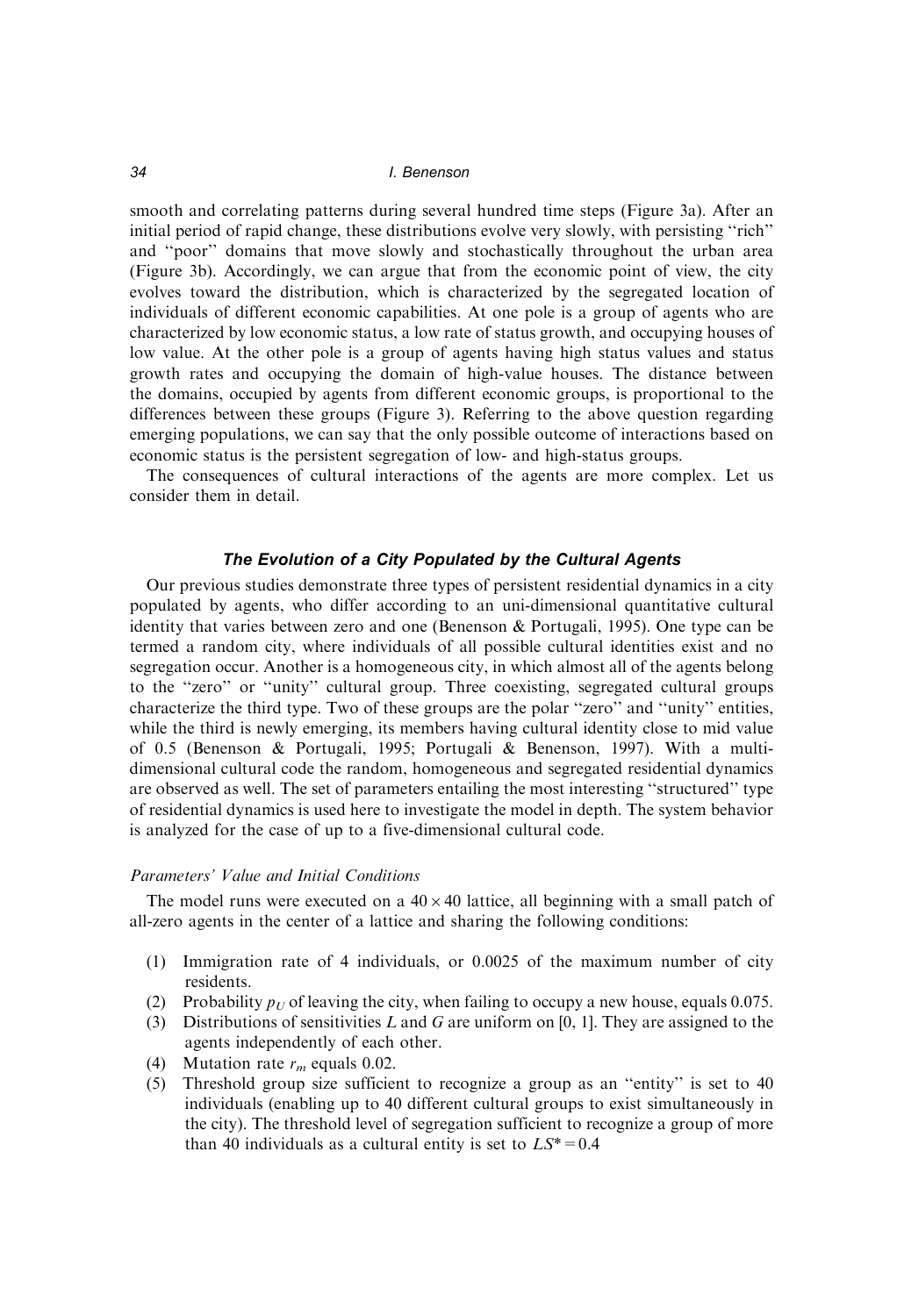The results below are based on five repetitions of each scenario.

An inherent source of the cultural dynamics in the model is a mutation process that prevents it from becoming culturally homogeneous. Unlike the changes in the onedimensional economic status, the changes of agents' cultural identities do not decrease the cultural diversity of the city. As an example, consider the agents located at the boundary between two segregated groups of individuals  $(0, 0, 0, \ldots, 0)$  and  $(1, 1, 1, \ldots, 1)$ . According to Equation 9, there is a high probability that the identity of, say, the  $(0, 0, 0, \ldots, 0)$ -agent will change to a new one (with a unity instead of zero value for one of the components), thus, will differ from the identities of the agents in both groups. This salient consequence of multidimensional representation of  $C_A$  determines most of the results here.

At present, our computer allows us to study the system's behavior when the dimension of the cultural identity vector  $C_A$  is less or equal to 5. The preliminary investigation currently in progress, demonstrates that the case of  $K=5$  is representative of a highdimension  $C_A$ .

#### Presentation of Urban Cultural Patterns

Certain difficulties exist in presenting the spatial characteristics of a city when a cultural identity is a multidimensional vector. An urban cultural pattern is presented here by means of three kinds of maps (Figure 4). The first represents the distribution of the agents' cultural identities, with each identity marked by its own color. This method of presentation is the most detailed of the three, but inconvenient for  $K > 2$  in view of the high number and nonlinear ordering of identities. The second type of map is that of the difference  $p(C_A, C_0)$ between the identity  $C_A$  of agent A, occupying house H, and some identity chosen a priori, say,  $C_0 = (0, 0, 0, \ldots, 0)$ . This map shows those effects that do not depend on K; its disadvantage lies in the fact that several different identities  $C<sub>A</sub>$  can differ equally from the identity selected for comparison. The third map is that of the distribution of the cultural cognitive dissonance of the residents (Portugali, Benenson, & Omer, 1994). It represents the domains of the most intensive changes either in population distribution or in the cultural identity of the model agents. The third map is a surrogate of a stability-instability surface (Portugali et al., 1995) in the sense that the higher the dissonance, the greater the probability that the state of an individual, occupying a given house will change.

Before proceeding to the analysis, let us point out that the dynamics of the distribution of cultural identity depends on the number  $K$  of its components. In general, an increase in K increases the "resolution" of identity, but maintains the range of its variability. That is, according to Equation 6 the maximal possible value of  $p(C_A, C_B)$ , i.e. the difference between individual A of identity  $C_A$  and individual B of the opposite identity  $C_B$  remains equal to one, no matter what  $K$  is.

#### Model Dynamics for Low-Dimensional Cultural Identity:  $K = 1$  and  $K = 2$

The case of  $K=1$  corresponds to our previous analysis of residential segregation between two cultural groups (Portugali et al., 1994). The model city dynamics in that case entailed a fast self-organization of (0)- and (1)-identities within two or several segregated patches. The boundaries between the homogeneous patches remain areas of instability, with intensive exchange of individuals (Figure 4a; cf. Portugali & Benenson, 1994).

When K equals 2, the dynamics of the city still resemble our previous results (Portugali & Benenson, 1997; Portugali et al., 1997). At the beginning of the runs, in accordance with the restriction of mutation by one component per time step, only  $(0, 1)$ - and  $(1, 0)$ -agents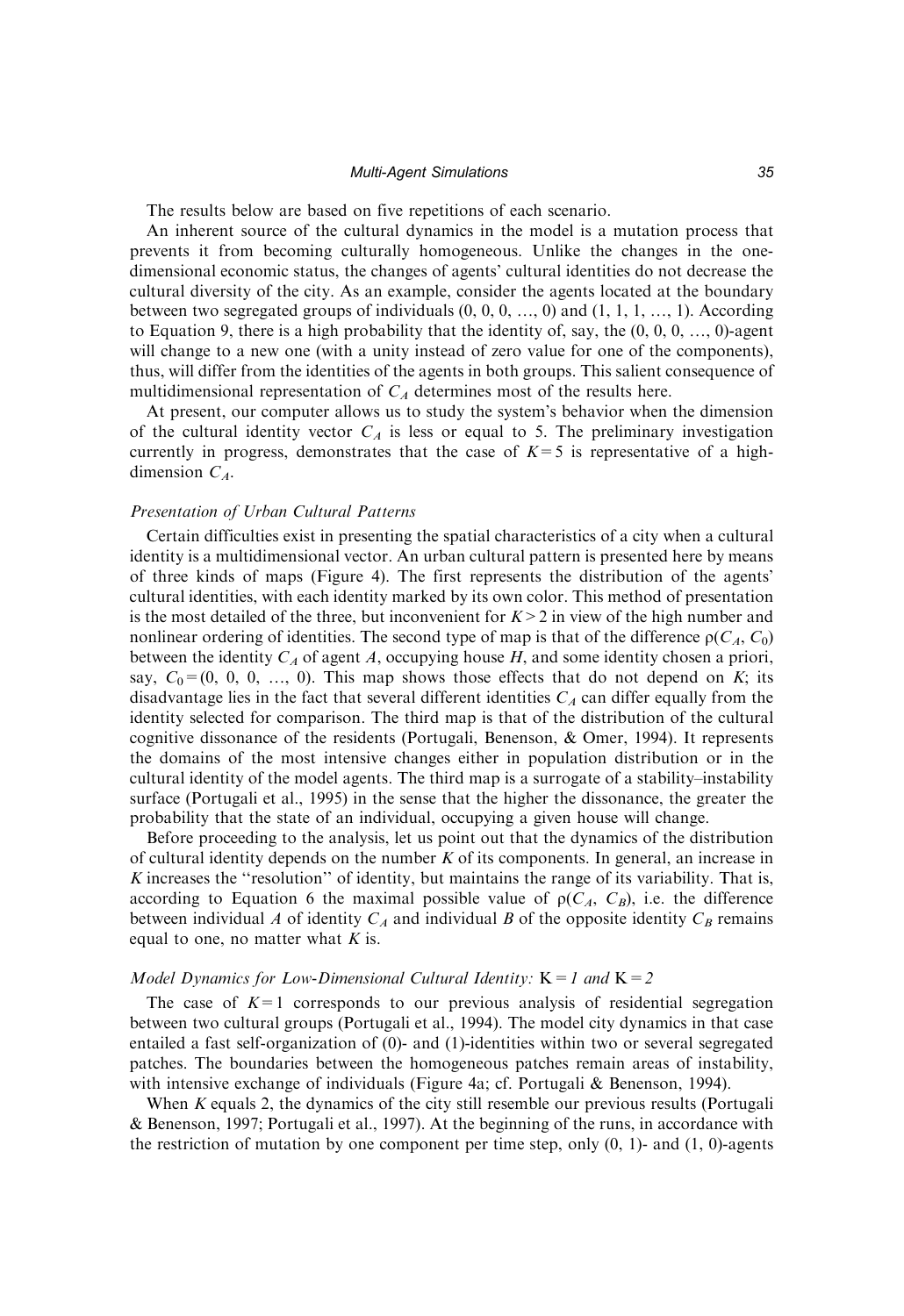

FIGURE 4. Cultural MA model: snapshots of population distribution according to cultural identity for  $K=1$  (a),  $K=2$  (b) and  $K=5$  (c).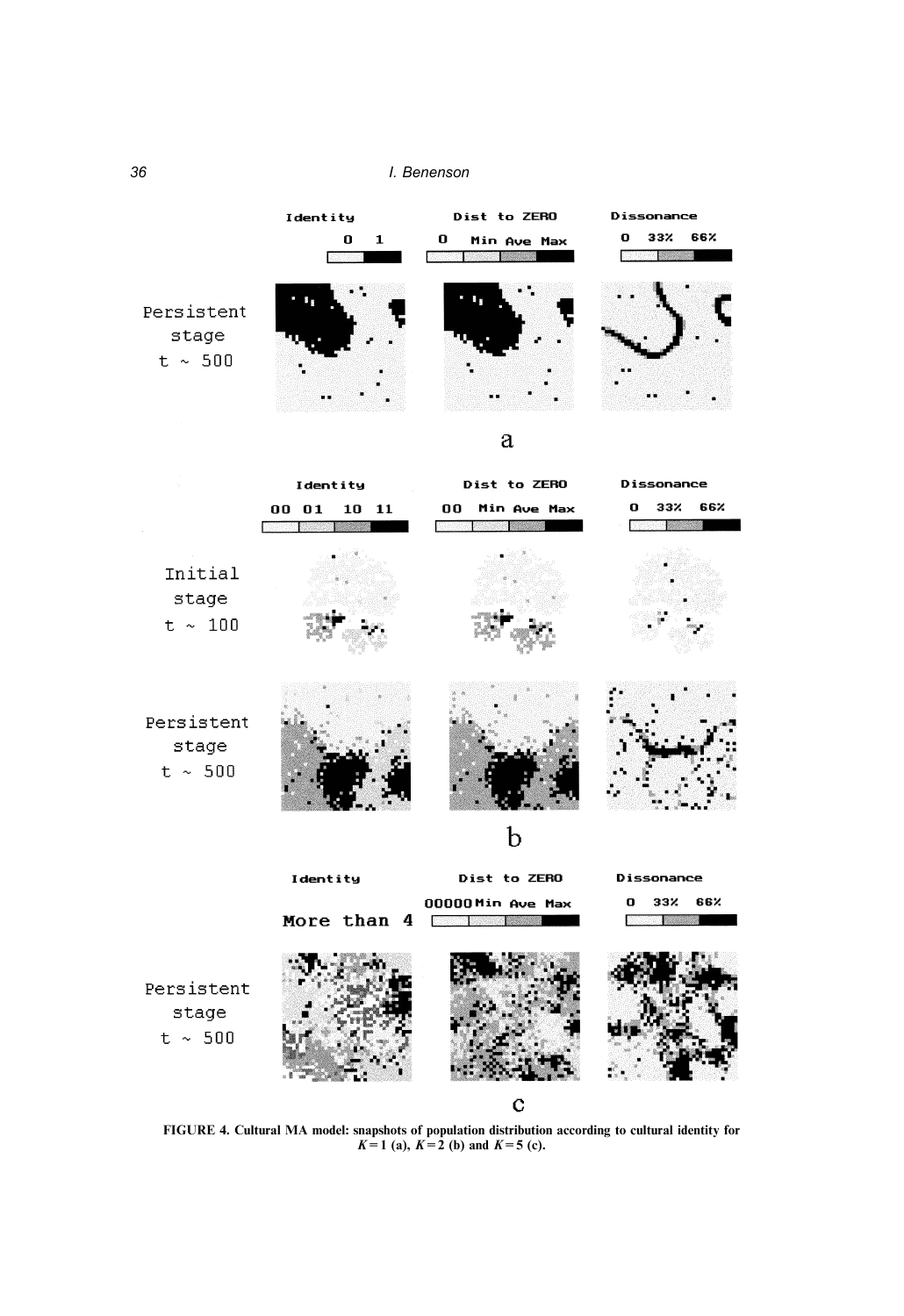emerge. The numbers and level of segregation of the initial  $(0, 0)$ - and of the new  $(0, 1)$ - and  $(1, 0)$ -identities reach levels satisfying the conditions of sociocultural emergence, to  $t=100$ , when the fraction of unoccupied locations in the city is at a level of 25%. At this stage those agents having either identity  $(0, 1)$  or  $(1, 0)$  and changing it to  $(1, 1)$  because of mutation or dissonance with their neighbors, still have available to them many vacant houses. As a result, the  $(1, 1)$  sociocultural entity emerges in the city (Figure 4b) in all of the model runs to  $t=400$ . In parallel, the number of vacant houses tends to approach zero, and strong competition for houses turns out to be the factor that defines the survival of the entities. In general, the position and the size of one or several domains occupied by an entity determine that entity's survival. The high value of the perimeter/area relation, as well as the common boundary with an opposite entity, for example  $(0, 1)$  for  $(1, 0)$ -agents, decreases the life span of the entity. As a result, in the long term (we stopped the simulations at  $t=2,500$ , the number of sociocultural entities existing simultaneously in the city for  $K=2$  fluctuates between 3 and 4 and the mean life span of an entity is of an order of 1,000 time steps. Let us skip the intermediate cases of  $K=3$ , 4 and proceed to  $K=5$ .

#### Model Dynamics for High-Dimensional Cultural Identity:  $K = 5$

Initial stage of the model dynamics. The number of possible identities for this case is  $2<sup>5</sup> = 32$ . The initial mutant agents belong to one of five "close-to-zero" identities, which are characterized by one (unity) at one of the components and zero at the others. Compared to  $K=2$ , it is not necessary that all of them emerge at the first stage of the development of the model city. In the five runs we performed, their number varied between two and four.

Persistent dynamics of the city. The entities that emerge first determine the further dynamics of the city. In a way similar to the case of  $K=2$ , the boundaries between two homogeneous domains (occupied by the entities that emerged at the first stage) and the heterogeneous domains (occupied by the agents of varying identities) are areas of instability. The agents located there either leave their houses or change their identities. None of the properties of the specific cultural identity existing currently can be predicted in the long term, but it is still possible to delineate the following properties of the population distribution as a whole:

- (1) The persistent city structure is characterized by a self-organizing mixture of spatially homogeneous and heterogeneous domains. The former, whose populations form cultural entities, cover about half of the city's area for  $K=5$  (Figure 4c). The distribution of cultural differences  $\rho(C_A, C_0)$  between the agents with the cultural code  $C_A$  and the "basic" cultural identity  $C_0=(0, 0, 0, 0, 0)$  is selforganizing as well (Figure 4c).
- (2) A limited number of cultural entities can exist in the city simultaneously (Figures 4c and 5a).
- (3) The life span of a sociocultural entity is finite; newly emerging entities replace each other in the city space over time. About 20% of the entities persist in the city for not less than 10 time steps and about 10% exist for not less than 25 time steps (Figure 5b).

The global model dynamics can be explained on the basis of the distribution of cultural differences, presented in the middle column of maps of Figure 4. This distribution has two opposing characteristics. First, the difference  $\rho(C_A, C_0)$  increases with the increase in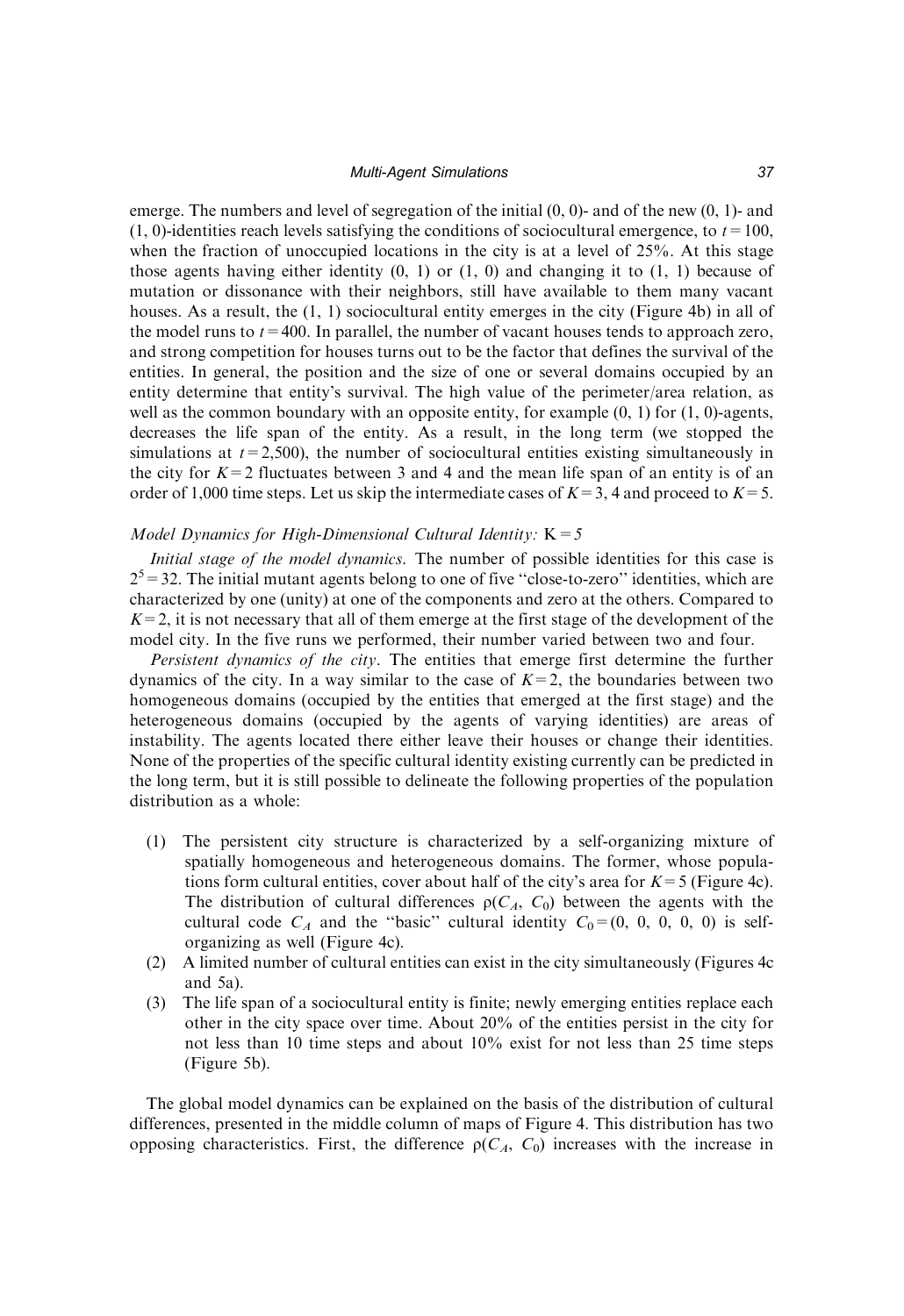

FIGURE 5. Dynamics of the number of cultural entities (a) and entity's life span probability function (b) for five-component cultural identity.

distance of agent  $A$  from the location of the agents having cultural code  $C_0$ . Second, the multidimensionality and, hence, nonlinear ordering of the identities implies the recurrent emergence of adjacent entities  $C_A$  and  $C_B$  that differ equally and significantly from  $C_0$  and between themselves  $(\rho(C_A, C_0) \sim \rho(C_B, C_0) \sim \rho(C_A, C_B))$ . This can be observed, for instance, at the bottom of Figure 4c, where the boundary between the identities represented with dark gray and light gray (first map from the left) is an area of high dissonance between these two identities (last map), while both of them differ from  $C_0$  (middle map). This phenomenon implies non-monotonic dependence of the city's instability, given by the fraction of individuals that want to leave their houses, over the number of entities (Figure 6). According to Figure 6, with an increase in the number of entities, instability first decreases parallel with the increase in the overall area occupied by the cultural entities. With a further increase in the level of segregation, the emerging cultural entities occupy most of the city's territory, while the heterogeneous areas vanish. In such circumstances,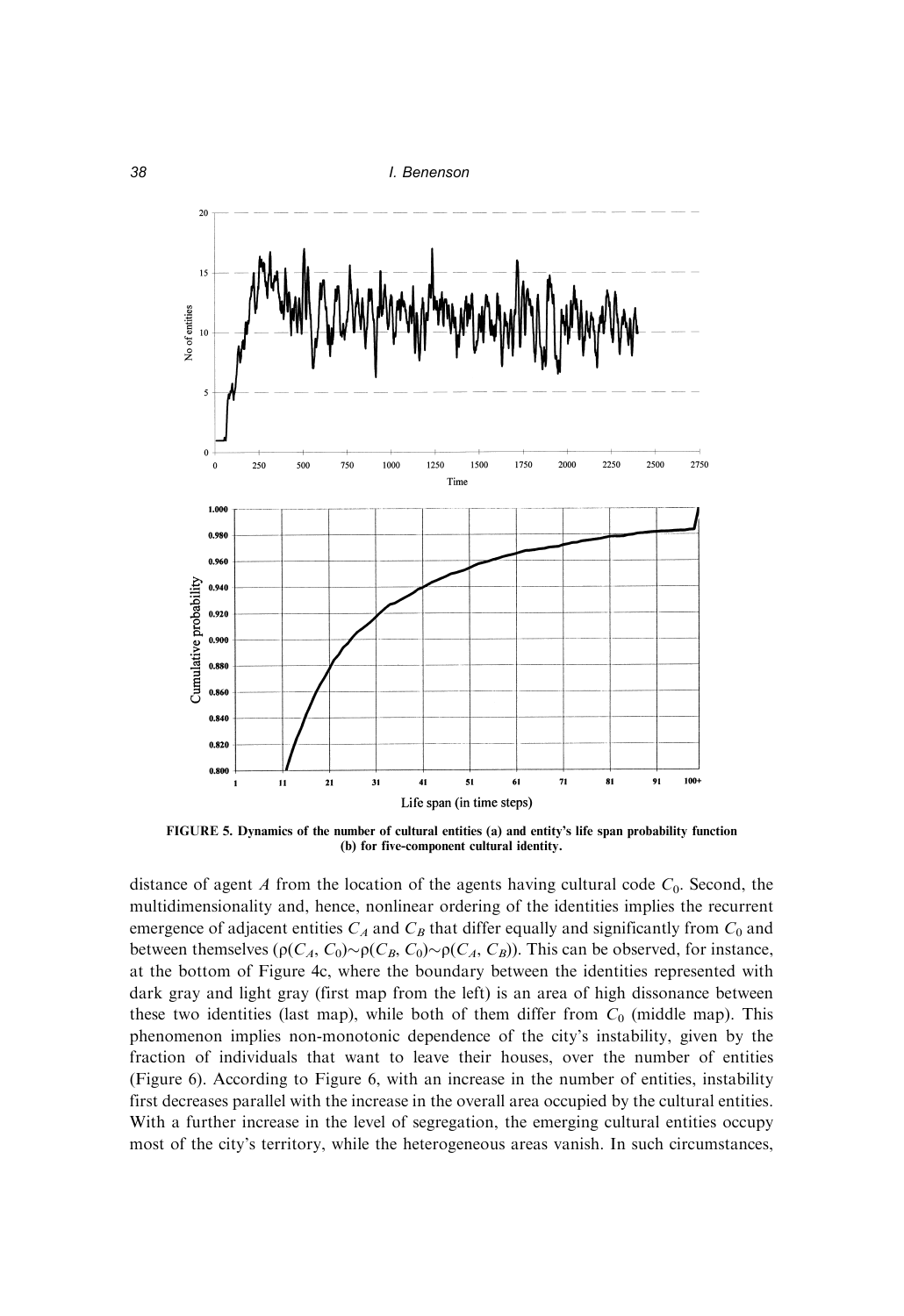

FIGURE 6. Dependence of city's instability on the number of cultural entities.

adjacency between contrasting entities is inevitable. The boundaries between them sharpen and expand, and the city's instability increases once more (Figure 6). As a result, we can say that the city's instability is limited from below while the city itself is self-organizing and evolving toward a critical structure that preserves its internal capacity to change.

# DISCUSSION AND CONCLUSIONS

The paper is based on the recently developed idea that an individual human agent is able to change him/herself depending on information available at different levels of city structure (Portugali & Benenson, 1997; Portugali et al., 1997). The consequences of the interactions of the individuals, as well as the ability of individuals to vary according to two antithetic characteristics, are studied and compared. The residential distribution based on uni-dimensional and quantitative economic status converges towards a smooth, slowly varying spatial pattern. The city population preserves the overall range of economic variation, and the location of the domains, occupied by individuals of low and high status, can be foreseen in the short and medium term, although not in the long term.

The notion of "cultural code", introduced in this paper, describes the individual as a multidimensional and qualitative unit. Three qualitative phenomena related to the multidimensional cultural identity are revealed: first, the recurrent emergence and extinction of the cultural groups in the city; second, only a limited number of cultural entities (from a large number of possible ones) can exist simultaneously in the city space; and third, the city as a whole preserves cultural instability. The persistent cultural landscape of a city is a mixture of a few homogeneous domains, each occupied by individuals of a certain cultural identity as well as areas of heterogeneous population. The evolution of the existing cultural entities depends on the emerging situation and can be predicted in the short term only.

Two important questions should be considered in relation to the results presented. The first concerns the consequences of the interrelations between urban residential distribution and its infrastructure, which includes a number of important non-residential components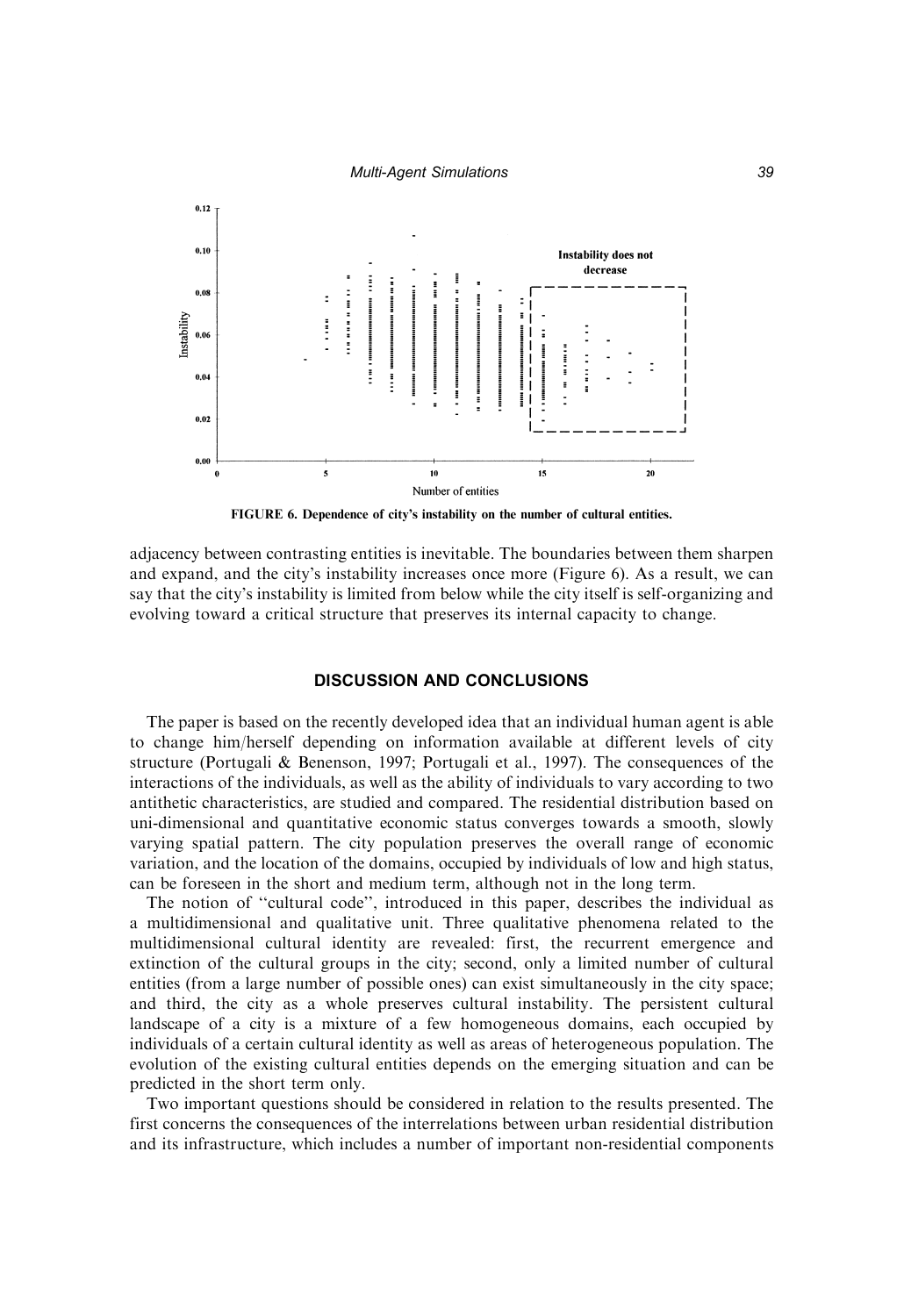(transportation networks, industrial regions, public areas, etc.). The encouraging results from the simulations of the infrastructure dynamics of several real-world cities obtained by means of CA and fractal models (Batty & Longley, 1994; Batty & Xie, 1994; Sanders, Pumain, Mathian, Guerin-Pace, & Bura, 1997; White et al., 1997; Wu, 1996) make them serious nominees for inclusion among the infrastructure-modeling tools. The spatial resolution of CA models is at the level of land parcels, which change their states over the years. The MA approach described deals with the decisions posed to people more frequently and considers the residential dynamics at the level of houses and families. Thus, the CA and MA approaches work with different but ``adjacent'' space and time resolutions. If we interlace the two, we can argue that the "fast" residential dynamics of the MA model should account for the outcomes of the "slower" CA model of land use dynamics as the external parameters that define the location of residential areas, number of available dwellings, etc. An MA model then feeds back information regarding the qualitative changes undergone by the urban population to the infrastructure level and influences thereby the laws of transition between land uses. It is an open question as to whether other levels of the urban hierarchy—in addition to those defined by land use and individual residential behavior — should be considered separately.

The second question concerns our ability to apply an MA approach to real-world situations. The breakthrough here can be the implementation of the agent-based models in the framework of a geographic information system (GIS). Many high-resolution GISbased sources of spatial and attributive information have recently become available. The GIS framework makes it possible to substitute the abstract cellular space background of the MA model by the housing structure of an actual city. The initial version of the GISbased MA simulation model has already been implemented and has clearly demonstrated the role of housing heterogeneity and varying neighborhood structure in urban dynamics (Benenson & Portugali, 1997). It is worth noting that the hybrid computer environment consisting of PC-based GIS and high-performance computer should make it possible to simulate residential dynamics for areas containing up to 10,000 houses and some 10,000 families. The GIS would serve as the tool for data storage, display and spatial analysis, while a high-performance computer would be the engine for the simulations. This hybrid version of a MA model of urban residential dynamics is currently under development.

#### REFERENCES

Allen, P. M. (1982). Evolution, modeling and design in a complex world. *Environment and Planning B*, 9, 95-111. Allen, P. M., Engelen, G., & Sanglier, M. (1986). Self-organizing systems and the "laws of socioeconomic geography". European Journal of Operational Research, 25, 127-140.

Allen, P. M., & Sanglier, M. (1981). Urban evolution, self-organization and decision making. *Environment and* Planning A, 13, 167-183.

Anselin, L., & Madden, M. (1990). New directions in regional analysis. Integrated and multi-regional approach. London: Belhaven Press.

Banzhaf, W. (1994). Self-organization in a system of binary strings. In R. A. Brooks & P. Maes (Eds.), Artificial life IV (pp. 109 $-118$ ). Cambridge: MIT Press.

Batty, M., & Longley, P. (1994). Fractal cities. London: AP.

Batty, M., & Xie, Y. (1994). From cells to cities. *Environment and Planning B*, 21, 531–548.

Benati, S. (1997). A cellular automata for simulation of competitive location. Environment and Planning B, 24, 205±218.

Benenson, I., & Portugali, J. (1995). Internal vs. external spatial information and cultural emergence in a selforganizing city. In A. U. Frank & W. Kuhn (Eds.), Spatial information theory: A theoretical basis for GIS (pp. 431±441). Berlin: Springer.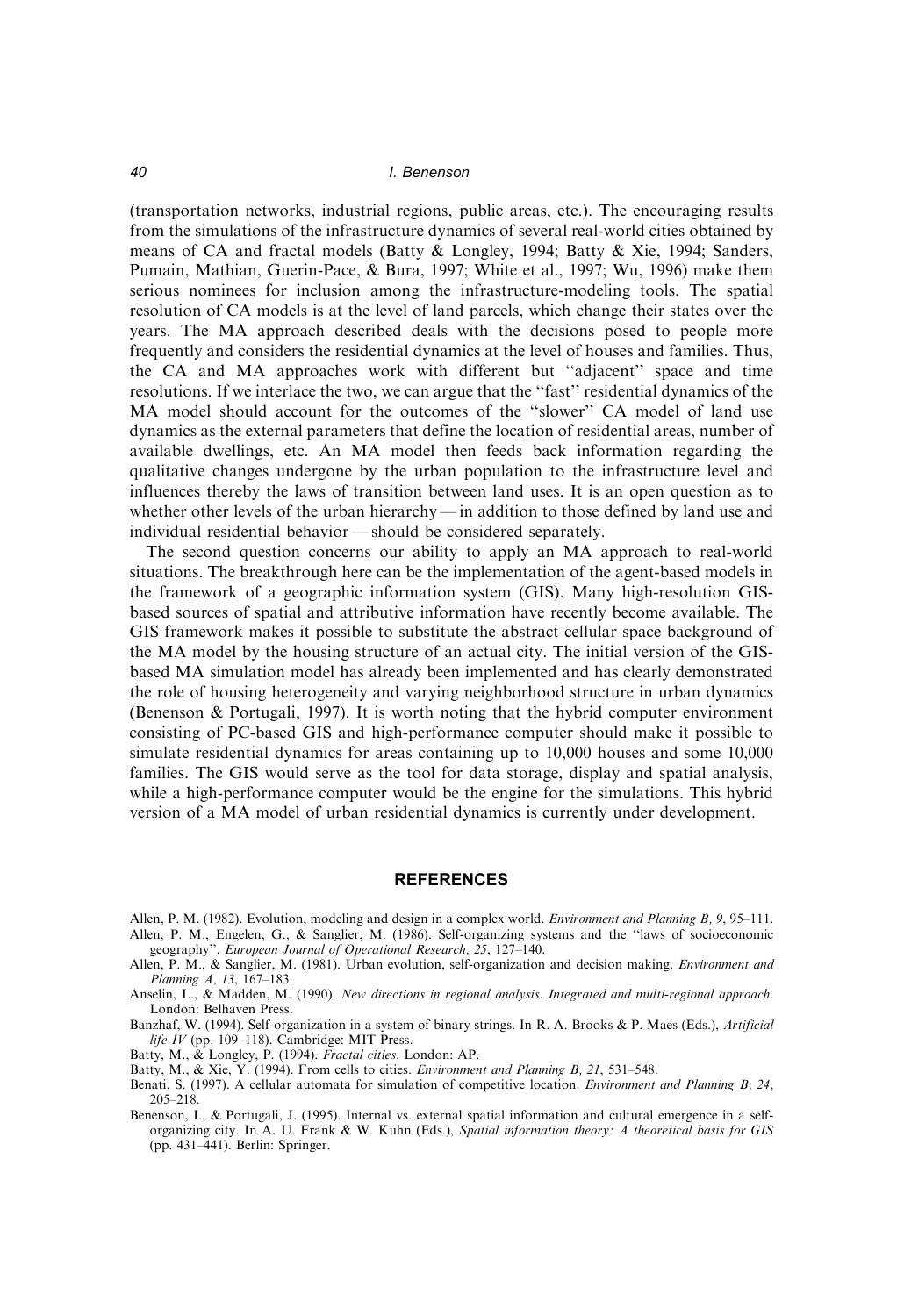Benenson, I., & Portugali, J. (1997). Agent-based simulations of a city dynamics in a GIS environment. In S. C. Hirtle & A. U. Frank (Eds.), Spatial information theory: A theoretical basis for GIS (pp. 501-502). Berlin: Springer.

Bertuglia, C. S., Leonardi, G., Occelli, S., Rabino, G. A., Tadei, R., & Wilson, A. G. (1994). Urban systems: Contemporary approach to modeling (pp. 178-191). London: Croom Helm.

Cater, J. (1989). Social geography. London: Edward Arnold.

Couclelis, H. (1985). Cellular worlds: A framework for modeling micro–macro dynamics. *Environment and* Planning  $B$ , 17, 585-596.

Day, R. H. (1981). Emergence of chaos from neoclassical growth. Geographical Analysis, 13, 315-327.

Dendrinos, D., & Mullally, H. (1982). Evolutionary patterns of urban populations. Geographical Analysis, 13, 328±344.

Dendrinos, D., & Mullally, H. (1985). *Urban evolution: Studies in the mathematical ecology of the cities*. Oxford, England: Oxford University Press.

Dendrinos, D., & Sonis, M. (1990). Chaos and socio-spatial dynamics. New York: Springer.

Engelen, G. (1988). The theory of self-organization and modeling complex urban system. European Journal of Operational Research, 37, 42-57.

Frankhauser, P. (1994). La fractalite des structures urbaines. Paris: Collection Villes, Anthropos.

- Grimes, S. (1992). Residential segregation in Australian cities: A literature review. International Migration Review, 27, 103±120.
- Haag, G., & Weidlich, W. (1982). Concepts and models of a quantitative sociology: The dynamics of interacting populations. Berlin: Springer.
- Haag, G., & Weidlich, W. (1983). A non-linear dynamic model for the migration of human populations, In D. A. Griffith & A. C. Lea (Eds.), Evolving geographical structures (pp. 24-61). Hague, Martinus Nijhoff.
- Haken, H., & Portugali, J. (1995). A synergetic approach to the self-organization of cities and settlements. Environment and Planning B, 22, 35-46.
- Itami, R. (1994). Simulating spatial dynamics: Cellular automata theory. Landscape and Urban Planning, 30, 27±47.
- Kanenko, K. (1995). Chaos as a source of complexity and diversity in evolution. In C. G. Langton (Ed.), Artificial life. An overview (pp. 163-177). Oxford, England: MIT Press.
- Lieberson, S. (1981). An asymmetrical approach to segregation. In C. Peach, V. Robinson & S. Smith (Eds.), Ethnic segregation in the cities (pp. 61-82). London: Croom Helm.
- Maes, P. (1995). Modeling adaptive autonomous agents. In C. G. Langton (Ed.), Artificial life, an overview (pp. 135-162). Oxford, England: MIT Press.
- Omer, I. (1996). Ethnic residential segregation as a structuration process. Unpublished Ph.D. thesis, Tel-Aviv University.
- O'Neil, W. D. (1981). Estimation of logistic growth and diffusion model describing neighborhood change. Geographical Analysis, 13, 391–397.
- Phipps, M. (1989). Dynamic behavior of cellular automata under the constraint of neighborhood coherence. Geographical Analysis, 21, 197-215.
- Phipps, M. (1992). From local to global. The lesson of cellular automata. In D. L. DeAngelis & L. J. Gross (Eds.), Individual-based models and approaches in ecology: Populations, communities and ecosystems (pp. 165-187). New York: Chapman & Hall.
- Portugali, J., & Benenson, I. (1994). Competing order parameters in a self-organizing city, In G. O. Braun (Ed.), Managing and marketing of urban development and urban life (pp. 669–681). Dietrich Reimer, Berlin.
- Portugali, J., & Benenson, I. (1995). Artificial planning experience my means of a heuristic sell-space model: Simulating international migration in the urban process. *Environment and Planning A, 27,* 1647–1665.
- Portugali, J., & Benenson, I. (1997). Human agents between local and global forces in a self-organizing city, In F. Schweitzer (Ed.), Self-organization of complex structures: From individual to collective dynamics (pp. 537-546). London: Gordon & Breach.
- Portugali, J., Benenson, I., & Omer, I. (1994). Socio-spatial residential dynamics: Stability and instability within a self-organizing city. Geographical Analysis, 26, 321-340.
- Portugali, J., Benenson, I., & Omer, I. (1997). Spatial cognitive dissonance and socio-spatial emergence in a selforganizing city. Environment and Planning B, 24, 263-285.
- Putman, S. (1990). Equilibrium solutions and dynamics of integrated urban models. In L. Anselin & M. Madden (Eds.), New directions in regional analysis. Integrated and multi-regional approach (pp. 48-65). London: Belhaven Press.
- Sanders, L., Pumain, D., Mathian, H., Guerin-Pace, F., & Bura, S. (1997). SIMPOP: A multi-agent system for the study of urbanism. Environment and Planning B, 24, 287-306.
- Schweitzer, F., & Steinbrink, J. (1997). Urban cluster growth: Analysis and computer simulations of urban aggregations. In F. Schweitzer (Ed.), Self-organization of complex structures, from individual to collective dynamics (pp. 501-518). Amsterdam: Gordon & Breach.
- Van Wissen, L., & Rima, A. (1988). Modeling urban housing market dynamics. Evolutionary pattern of households and housing in Amsterdam. Amsterdam: Elsevier Science.